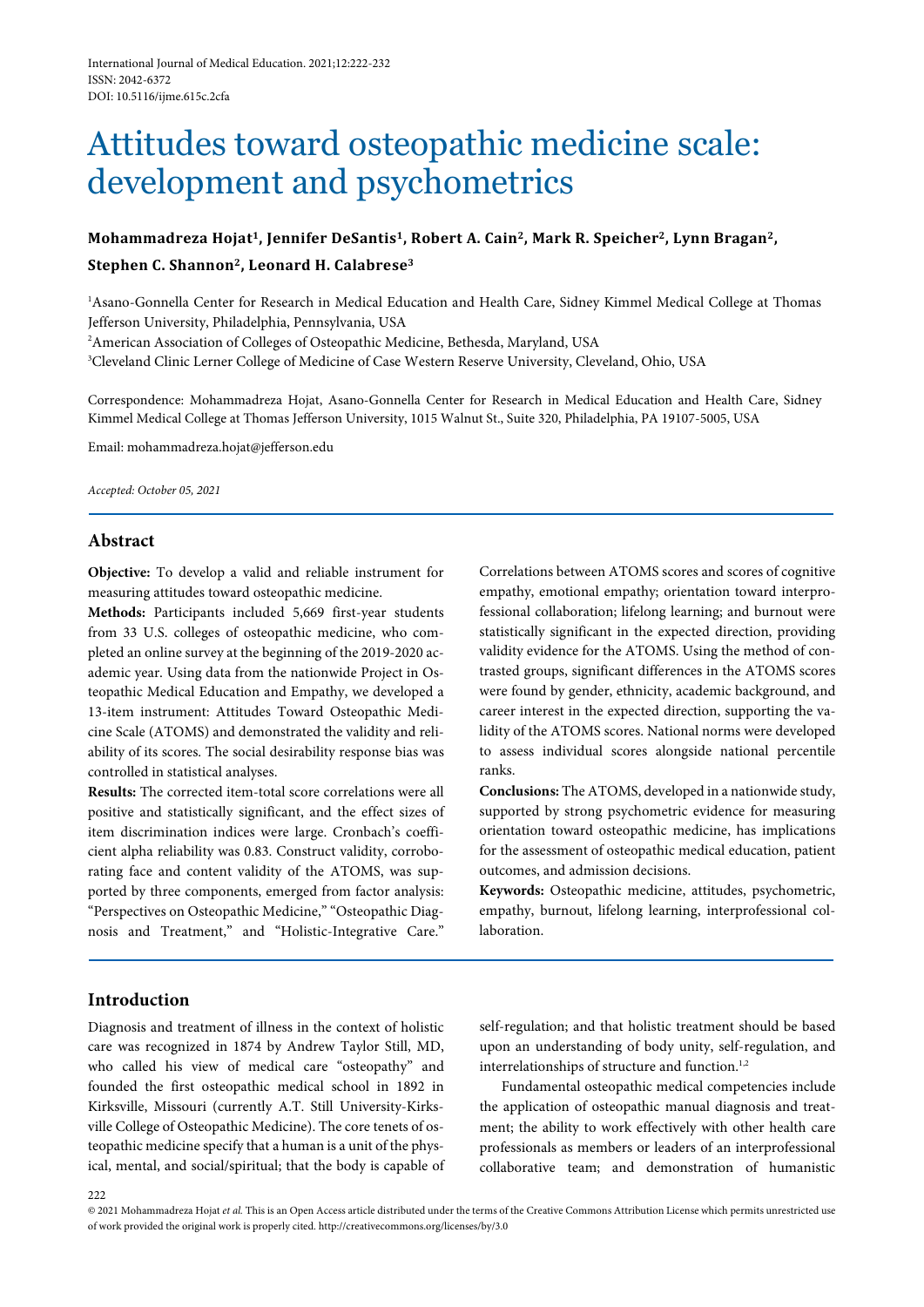behavior such as empathy, altruism, compassion, respect, integrity, honesty, and trustworthiness.<sup>3</sup> While osteopathic and allopathic medical education systems currently share most of the aforementioned features in educating physicians-intraining, osteopathic medicine emphasizes manipulative diagnosis and treatment and holistic care.

Attitudes toward specific features and tenets of osteopathic medicine contribute to the career decisions of applicants and to the practice of medicine by graduates of osteopathic medical schools. Also, the measurement of such attitudes with a psychometrically sound instrument would be crucial for the assessment of osteopathic medical, educational outcomes. However, while reviewing the relevant literature, we noticed a limitation in empirical research in identifying core components of the attitudes toward osteopathic medicine. There are a few instruments intended to measure attitudes, orientation, and beliefs toward aspects of osteopathic medicine, such as osteopathic principles,<sup>4</sup> osteopathic manipulative treatment, osteopathic philosophy,<sup>5-8</sup> and osteopathic education.9 However, these instruments have not been supported by strong psychometric, especially validity evidence. Study participants were often accessible samples from a single institution and insufficient in size.

There was a need for a valid and reliable instrument, developed without suffering from the aforementioned limitations, for measuring attitudes toward osteopathic medicine. In response to this need, we designed this study to develop a psychometrically sound instrument for measuring empirically derived aspects of osteopathic medicine, with potential implications for the assessments of osteopathic medical education outcomes and clinical outcomes of osteopathic care, and to monitor changes as physicians-in-training progress through medical school and postgraduate medical education training. Also, our intention from the onset of the study was to use nationwide data to provide a national norm table for osteopathic medical students to assess their scores on the instrument against the national norm, and possibly use each osteopathic medical school applicant's converted national percentile rank as a supplementary measure for admission decisions.

#### **The nationwide project**

This study is part of the landmark nationwide Project in Osteopathic Medical Education and Empathy (POMEE), a twophased project sponsored by the American Association of Colleges of Osteopathic Medicine and cosponsored by the American Osteopathic Association, in collaboration with the Cleveland Clinic and Sidney Kimmel Medical College at Thomas Jefferson University. Phase I, a 2-year cross-sectional study completed in 2018, laid the foundation for Phase II, a 5-year longitudinal study of changes in empathy and other personal qualities, including attitudes toward osteopathic medicine as students progress through medical school. Data for this article were retrieved from the database

of POMEE-Phase II.

# **Methods**

#### **Research design and study cohort**

Participants in this survey research included 5,669 first-year matriculants to 33 of 36 (92%) of U.S. colleges of osteopathic medicine in the 2019-2020 academic year who voluntarily participated in the study.

The research team at Jefferson obtained exempt status approval for the project from Thomas Jefferson University Institutional Review Board (IRB); all other participating colleges also received IRB approval from their college.

#### **Study survey**

The study survey included questions regarding participants' demographics, undergraduate major, and career interest, plus the following instruments:

#### *Attitudes Toward Osteopathic Medicine Scale*

We developed a new instrument: Attitudes Toward Osteopathic Medicine Scale (ATOMS); seven items of this instrument were adapted (with author permission) from a 29-item Integrative Medicine Attitudes Questionnaire; <sup>10</sup> six items were developed by two of this study's authors (MH and LHC) for another study with osteopathic medical students.<sup>11</sup> Permission to use selected items from the Integrative Medicine Attitudes Questionnaire was obtained from the author of the questionnaire. Items were answered on a 7-point Likert scale (1=Absolutely Disagree, 7=Absolutely Agree).

#### *Cognitive (Clinical) Empathy*

We measured clinical empathy using the Jefferson Scale of Empathy (JSE, 20-item, medical student version), a broadly used and validated instrument for measuring clinical empathy in the context of patient care, developed based on the conceptualization of empathy as a predominantly cognitive attribute. Evidence from medical school student samples in the U.S. and abroad supports psychometrics of the  $\text{JSE}^{12}$  (pp. 84-128, 276-286) and specifically in first-year matriculants of osteopathic medical schools (POMEE Phase I).13 Moreover, the JSE has been recognized as the most studied instrument in medical education research, $14$  and the most frequently used instrument for measuring clinical empathy in medical education.<sup>15</sup>

#### *Emotional Empathy*

Cognitive and emotional empathy could have different consequences in the context of patient care.<sup>12</sup> Because of its affective nature, excess emotional empathy (synonymous with sympathy) can be detrimental to patient care.<sup>12</sup> We included emotional empathy to differentiate the effects of cognitive empathy (understanding patient's suffering) from emotional empathy (e.g., feeling patient's pain) on outcome measures. We selected the following two scales from the Interpersonal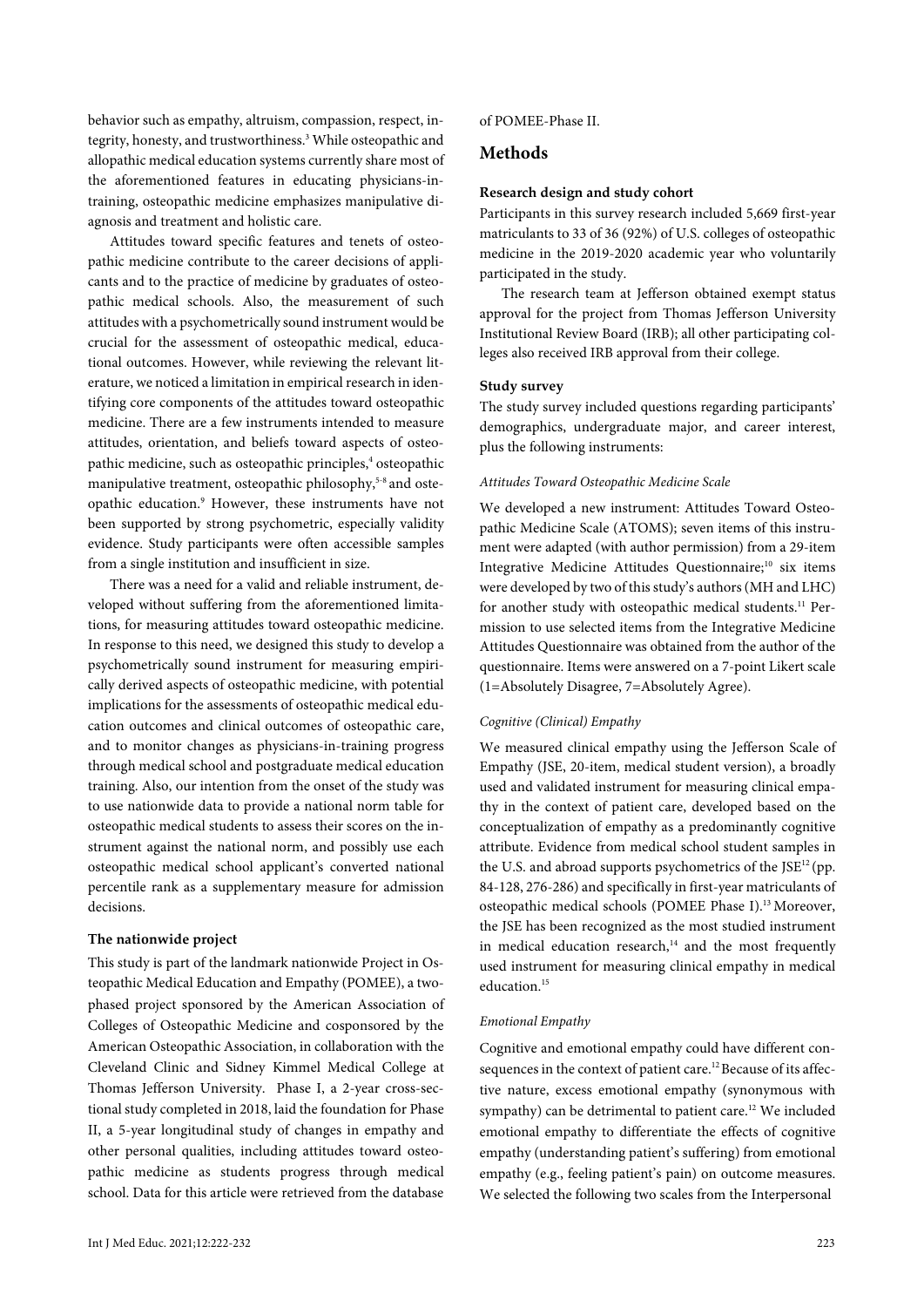Reactivity Index (IRI): "empathic concern" and "personal distress."16-17 Each scale contains seven items. The total score of these two scales was considered as an indicator of emotional empathy.16-18 Moderate correlations between scores of the IRI scales and the JSE have been reported in medical students.19 Permission to use this instrument in this study was obtained from the author of the IRI.

#### *Attitudes Toward Interprofessional Collaboration*

We used the Jefferson Scale of Attitudes Toward Interprofessional Collaboration (JeffSATIC), a 20-item validated instrument measuring orientation toward interprofessional collaboration and teamwork in health professions students and practitioners. Evidence supporting measurement properties of this instrument has been reported in a multi-institutional and multi-national study of health professions students.<sup>20</sup>

#### *Attitudes Toward Lifelong Learning*

We used the Jefferson Scale of Attitudes Toward Physician Lifelong Learning (JSPLL), a 14-item instrument adapted from the Jefferson Scale of Physician Lifelong Learning,<sup>21</sup> for administration to medical students.<sup>22</sup> Evidence has been reported supporting measurement properties of the JSPLL in physicians<sup>21</sup> and medical students.<sup>22</sup>

#### *Burnout Measure*

We used the Shirom-Melamed Burnout Measure (BM), 23-25 a 14-item instrument to measure overall burnout experiences. The instrument has been used in a multi-institutional study with medical students.<sup>26</sup> Permission to use this instrument in this study was obtained from its author.

#### *"Good Impression" Response Bias*

Respondents to self-reported personality tests can manipulate their answers to produce disingenuous responses, known as the "social desirability response set." We used the "Infrequency" Scale of the Zuckerman-Kuhlman Personality Questionnaire  $(ZKPQ)^{27}$  to control for the effect of the social desirability response bias. This 10-item scale identifies subjects with invalid records due to an exaggerated "good impression" response bias. Scores higher than three on this scale indicates questionable validity of the respondent record.<sup>27</sup> This scale was previously used with medical students to detect and control for the tendency to make "good impression" responses,<sup>12,28</sup> and in POMEE-Phase I.<sup>13,29-31</sup>

## **Procedures**

Two pilot studies were undertaken with volunteer osteopathic medical students and medical education researchers to improve the clarity and comprehensiveness of the study survey, to detect any possible technical issues in its online administration (pilot study 1), and to test it when using desktop, laptop, and mobile devices (pilot study 2).

One or two research coordinators from each participating college or campus were selected to serve as liaisons between students, the colleges, AACOM, and the research team at Jefferson. Research coordinators and the AACOM research team arranged with college administrators to schedule an appropriate time for online group administration of the study survey at local campuses and helped to maximize response rates.

Participants were informed that their email addresses would be used as a unique identifier to track, match, and merge data from multiple survey administrations. Before the administration of the survey, students received an email signed by the dean of their medical school that included a brief message about the importance of the project and its goals. Subsequently, students received another email message, encouraging them to participate as an "indispensable" stakeholder of this landmark project, signed by Robert Cain, DO, president and CEO of the AACOM, and Leonard Calabrese, DO, of the Cleveland Clinic (principal co-investigators of the project).

We administered the initial web-based study survey at the beginning of the 2019-2020 academic year prior to the start of medical school classes. Our study survey accompanied the AACOM matriculating student survey. Respondents were given the option to voluntarily complete the accompanying study survey. They could also voluntarily enter their email addresses to receive feedback on their empathy scores. Online administration of the study survey was managed by the AACOM research team.

#### **Statistical analyses**

We calculated Cronbach's coefficient alpha, and examined corrected item-total score correlations, item discrimination effect sizes, underlying factor structure, and used bivariate correlations (Pearson), multivariate regression analysis, and the method of contrasted-groups to confirm the validity and reliability of the ATOMS, developed in this study. The Statistical Analysis System (SAS for Windows, version 9.4) was used for statistical analyses.

# **Results**

A total of 5,979 students of 7,781 total first-year matriculants in all U.S. colleges of osteopathic medicine (77%) submitted their online survey. Excluded were incomplete surveys and respondents' records with questionable validity (scored>3 on the Infrequency Scale of the ZKPQ). Therefore, the final sample for statistical analyses included 5,669 students; 2,653 selfidentified as male (47%); 2,964 (52%) as female; and 52 (< 1%) did not identify as either male or female.

# **Preliminary Study of the ATOMS**

We performed a preliminary study to examine corrected item-total score correlations and explore underlying factors of the initial instrument (14-item). The corrected item-total score correlations were all positive and statistically significant with the exception of one item that read: "A patient is healed when the underlying pathological processes are corrected or controlled", for which the item-total score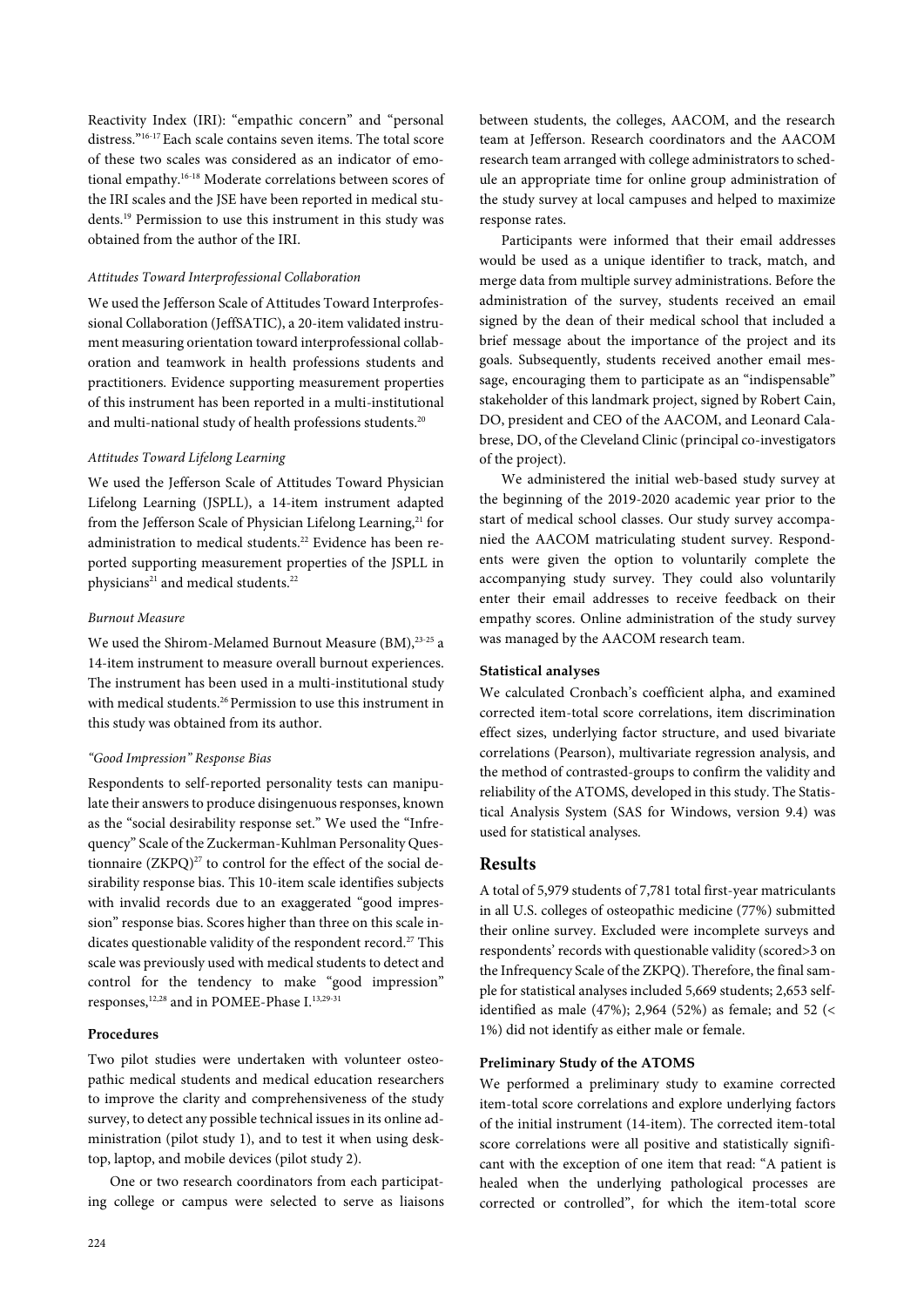correlation was negative and negligible (r=-0.10), with a non-substantial factor loading. We deleted this item; thus, the final ATOMS contained 13 items used for further statistical analyses (see Appendix A).

#### **Item-Total Score Correlations**

The corrected item-total score correlations of the final 13 item ATOMS instrument (calculated based on the correlation between each item score and total score, excluding the corresponding item from the total score) were statistically significant and moderately high, ranging from a low of 0.29 (p< 0.01) for this item: "Therapeutic touch has been discredited as a healing modality" (a reverse-scored item) to a high of 0.61, p<0.01) for this item: "Osteopathic manipulative therapy is a valuable method for resolving a wide variety of musculoskeletal problems". The median correlation was 0.49 (Table 1).

#### **Effect Sizes of Item Discrimination Indices**

The effect sizes of item discrimination indices were calculated by subtracting the item mean score for the top 33% AT-OMS scorers from the mean score of the same item obtained by the bottom 33% ATOMS scorers, divided by the pooled standard deviation of the corresponding item (Table 1). These effect sizes were analogous to Cohen's d statistics.<sup>32</sup> All of the effect sizes were substantially large (> 1.01).

#### **Exploratory Factor Analysis**

We examined the underlying construct of the 13-item AT-OMS by conducting exploratory factor analysis, using principal components with oblique (promax) rotation to allow correlations among the factors (Table 1). Three factors emerged, each with an eigenvalue greater than 1 (Kaiser Criterion). The eigenvalues before rotation were 4.41, 1.59, and 1.04, and accounted for 34%, 12%, and 8% of the total variance, respectively. The scree test showed that the plot of eigenvalues leveled off after the third extracted factor, supporting the retention of the three factors. The Kaiser-Meyer-Olkin measure of sampling adequacy (MSA) showed an overall index of 0.88, indicating that data were adequate for factor analysis. Bartlett's test for sphericity indicated that the intercorrelation matrix was factorable  $(\chi^2_{(42)}=463.82,$ p<0.0001).

The first factor was entitled "Perspectives on Osteopathic Medicine" (rotated factor loadings  $\geq 0.42$  in its five items). A typical item representing this factor is: "A strong relationship between patient and physician is an extremely valuable therapeutic intervention that leads to improved outcomes." The second factor, "Osteopathic Diagnosis and Treatment", included five items with factor loadings  $\geq$  0.46. A typical item representing this factor is: "Touch and tactile approaches may not serve a significant purpose in patient care" (a

reverse-scored item). The third factor, "Holistic-Integrative Care", included three items with factor loadings  $\geq 0.54$ . A typical item representing this factor is: "The osteopathic philosophy of holistic care greatly influenced my decision to attend an osteopathic school." The Cronbach's coefficient alphas for the three extracted factors were 0.77, 0.71, and 0.73, respectively.

#### **Descriptive Statistics**

The obtained mean and standard deviation of ATOMS scores were 73.9 and 9.5, respectively; the possible and actual score ranges were 13-91 and 29-91, respectively.

#### **Criterion-Related Validity**

We examined bivariate Pearson correlations between scores on the ATOMS and those of other personal quality measures used in the study (Table 2). All obtained correlations were statistically significant, ranging from highs of  $0.60$  ( $p<0.01$ ) for interprofessional collaboration, and  $0.58$  (p<0.01) for clinical empathy, to a low of  $0.17$  ( $p < 0.01$ ) for emotional empathy. Correlation between scores of the ATOMS and burnout measure was statistically significant and negative (r= -  $0.29$ ,  $p < 0.01$ ).

We performed multiple regression analysis to examine the unique contribution of each of the personal quality measures in predicting scores on the ATOMS. Table 2 shows standardized regression coefficients (β), unstandardized regression coefficients, standard errors, t-values, and statistical significance for the unique contributions of the regressors in predicting ATOMS scores.

Measures of interprofessional collaboration ( $\beta$ =0.33), and clinical empathy ( $\beta$ =0.30) provided the most unique and positive contributions to predicting ATOMS scores in the multivariate model, and orientation toward lifelong learning (β=0.13) and emotional empathy (β=0.08) provided the least. The burnout measure showed a statistically significant negative contribution. The adjusted multiple correlation was R=0.68, meaning that 46% ( $R^2$ =0.68<sup>2</sup>=46%) of the variation in the ATOMS scores could be accounted for by the five regressors (Table 2).

In the additional analysis, we found a significant inverse association between clinical (cognitive) empathy and burnout ( $r=-0.21$ ,  $p < 0.01$ ), whereas the correlation between emotional empathy and burnout was positive  $(r=0.14, p<0.01)$ . This pattern of finding was expected as described in the discussion of findings.

**Validity Evidence by the Method of Contrasted Groups** Significant differences have been found on scores on the JSE and gender (in favor of women),<sup>12,31</sup> and on ethnicity (in favor of African-American and Latinx vs Asian-American and White medical students),<sup>31</sup> academic background (in favor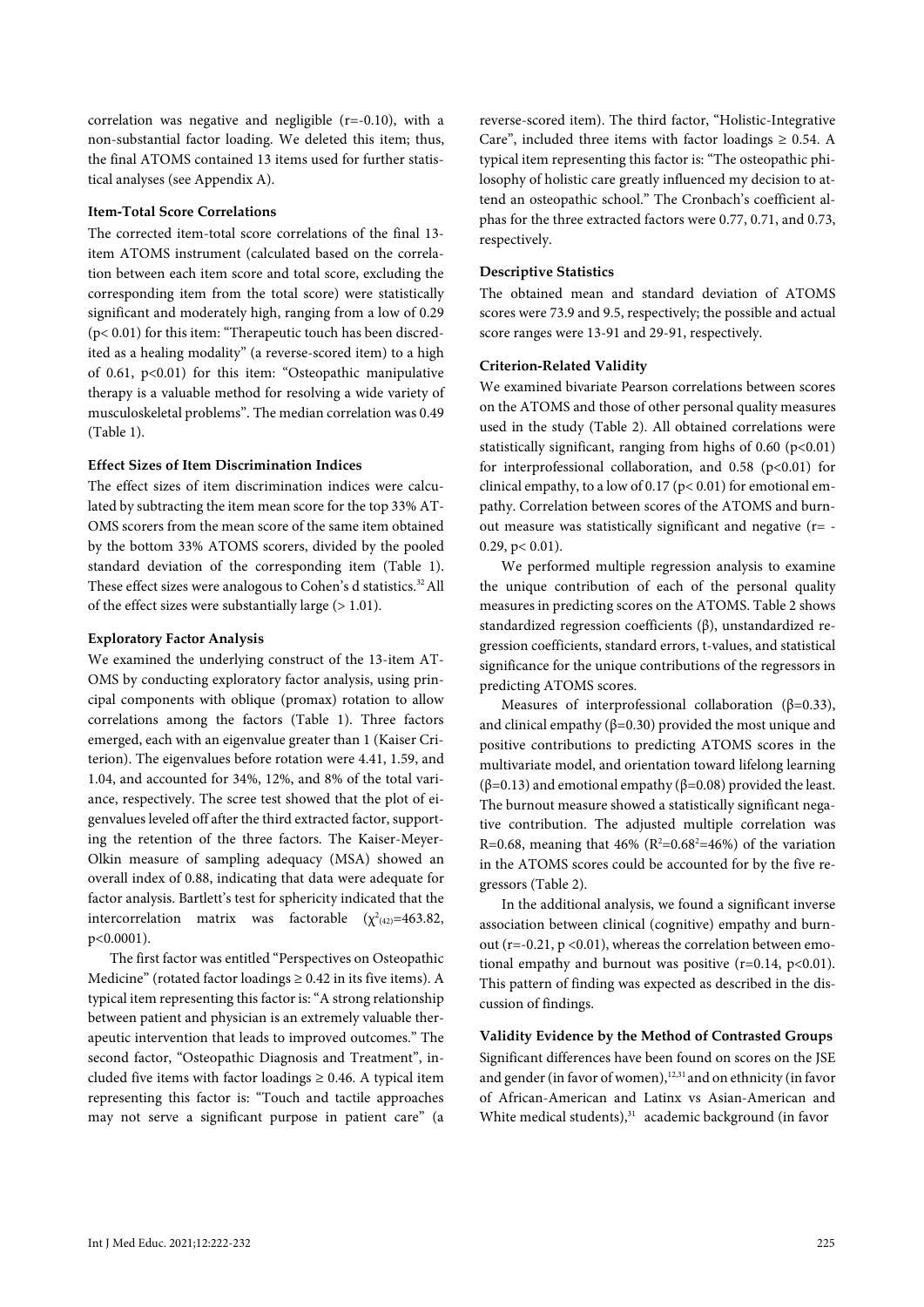Table 1. Rotated Factor Loadings<sup>(a)</sup>, Corrected Item-Total Score Correlations<sup>(b)</sup>, and Effect Sizes of Item Discrimination Indices<sup>(c)</sup> for the Attitudes Toward Osteopathic Medicine Scale (ATOMS) in a National Sample of First Year Matriculants of 33 U.S. Colleges of Osteopathic Medicine

| Item                                                                                                                                                                                                                                                        | Factor1 | Factor <sub>2</sub> | Factor3 | Corrected<br>item-total<br>score<br>correlation | Item<br>discrimination<br>index effect<br>size |
|-------------------------------------------------------------------------------------------------------------------------------------------------------------------------------------------------------------------------------------------------------------|---------|---------------------|---------|-------------------------------------------------|------------------------------------------------|
| Physicians who strive to understand themselves provide better care than<br>those who do not. (10)                                                                                                                                                           | 0.75    | 0.00                | $-0.02$ | 0.51                                            | 1.40                                           |
| Physicians who model a balanced lifestyle (i.e., Attending to their own<br>health, social, family and spiritual needs, as well as interests beyond<br>medicine) generate improved patient satisfaction. (4)                                                 | 0.68    | $-0.02$             | 0.04    | 0.49                                            | 1.25                                           |
| A strong relationship between patient and physician is an extremely<br>valuable therapeutic intervention that leads to improved outcomes. (6)                                                                                                               | 0.65    | 0.08                | 0.02    | 0.54                                            | 1.44                                           |
| Psychosocial factors are as important as biomedical factor in health and<br>illness. (11)                                                                                                                                                                   | 0.54    | 0.09                | 0.04    | 0.47                                            | 1.25                                           |
| Instilling hope in patients is a physician's duty. (7)                                                                                                                                                                                                      | 0.42    | $-0.11$             | 0.13    | 0.31                                            | 1.02                                           |
| Medical problems need specific medical and surgical interventions, thus,<br>holistic approaches to medical problems cannot be as beneficial as<br>targeted biomedical treatment. (12)                                                                       | 0.05    | 0.67                | $-0.05$ | 0.48                                            | 1.56                                           |
| Touch and tactile approaches may not serve a significant purpose in<br>patient care. (13)                                                                                                                                                                   | 0.08    | 0.62                | 0.03    | 0.54                                            | 1.55                                           |
| Osteopathic Manipulation often makes patients "feel" better temporarily but<br>does not lead to objective improvement in long-term outcomes for patients.<br>(5)                                                                                            | $-0.12$ | 0.52                | 0.32    | 0.54                                            | 1.67                                           |
| Information about the relative effectiveness of treatments that is obtained<br>by research methods other than randomized controlled trials has little value<br>to physicians. (9)                                                                           | $-0.02$ | 0.48                | $-0.03$ | 0.32                                            | 1.15                                           |
| Therapeutic touch has been completely discredited as a healing modality.<br>(3)                                                                                                                                                                             | $-0.01$ | 0.46                | $-0.05$ | 0.29                                            | 1.09                                           |
| Osteopathic manipulative therapy is a valuable method for resolving a wide<br>variety of musculoskeletal problems (beyond back pain). (8)                                                                                                                   | 0.07    | 0.06                | 0.71    | 0.61                                            | 1.72                                           |
| The osteopathic philosophy of holistic care greatly influenced my decision<br>to attend an osteopathic school. (1)                                                                                                                                          | 0.05    | 0.00                | 0.66    | 0.51                                            | 1.42                                           |
| Patients whose physicians are knowledgeable of multiple medical systems<br>and complementary and alternative practices, in addition to conventional<br>medicine, do better than those whose physicians are only familiar with<br>conventional medicine. (2) | 0.18    | $-0.06$             | 0.54    | 0.49                                            | 1.45                                           |
| Eigenvalue                                                                                                                                                                                                                                                  | 4.41    | 1.59                | 1.04    |                                                 |                                                |

<sup>(a)</sup> Based on the content of items with high factor loadings, Factor 1: was entitled "Perspectives on Osteopathic Medicine", Factor 2: "Osteopathic Diagnosis and Treatment", and<br>Factor 3: "Holistic-Integrative Care". Item

ATOMS.<br><sup>(b)</sup> Correlations between scores on each item and the ATOMS total score by excluding the corresponding item from the total score, all were statistically significant (p< 0.01).<br><sup>(c)</sup> Effect size estimate (Cohen's d (c) Effect size estimate (Cohen's d statistic) of the discrimination index was calculated by subtracting the item mean score of the ATOMS high scorers (top 33%) from the item mean<br>score of the ATOMS low scorers (bottom 33%

of those with undergraduate college majors (in favor of those with college majors in social and behavioral sciences, and arts and humanities) $31$  and career interest (in favor of medical students who planned to pursue "People-Oriented" specialties such as general internal medicine, family medicine, pediatrics, and psychiatry versus others interested in "Technology/Procedure-Oriented" specialties such as pathology, anesthesiology, radiology, and surgery.12,31 Because of significant and relatively large correlations we observed in this study between the ATOMS and JSE scores, we expected to similarly find significant differences on scores of the ATOMS by gender (in favor of women), ethnicity (in favor of African-American and Latinx), academic background (in favor of those with college majors in social and behavioral sciences,

arts and humanities), and career interest (in favor of those planning to pursue "People-Oriented" specialties. Using analysis of variance, we examined group differences on the ATOMS scores by gender, race/ethnicity, academic background, and career interest to find out if group differences were in the expected direction. Means, standard deviations, and summary results of statistical analyses are reported in Table 3.

#### *Gender Difference*

The ATOMS mean score for men was 71.5 (SD=10.0), and for women was 76.1 (SD=8.3). Gender difference in favor of women was statistically significant  $(F_{(1,5615)}=362.31,$ p< 0.0001). The difference was also practically important, as indicated by the effect size of 0.51.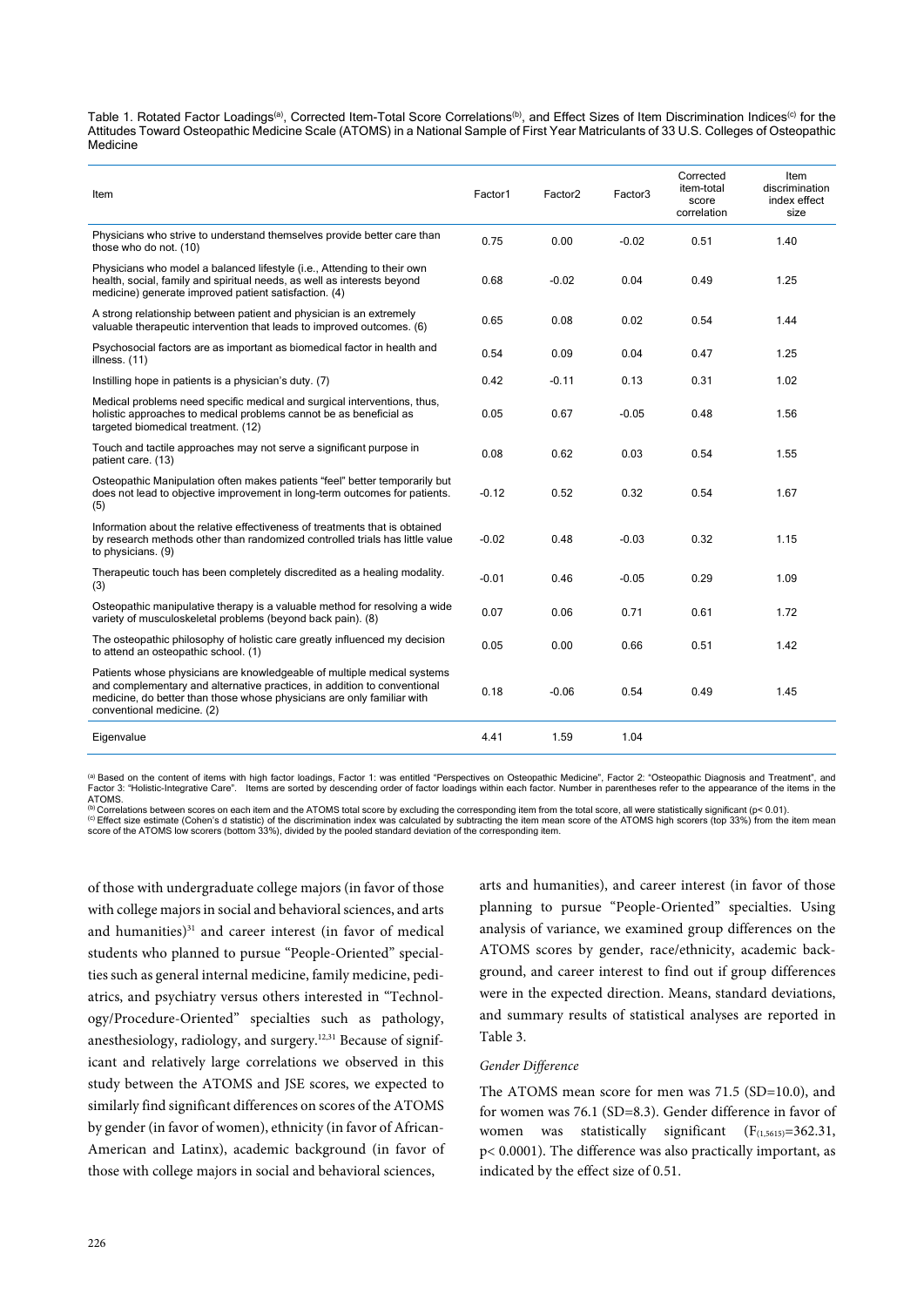Table 2. Summary Results of Multiple Regression Analysis<sup>(a)</sup> in a National Sample of First Year Matriculants of 33 U.S. Colleges of Osteopathic Medicine

| Regressors       | <b>Bivariate</b><br>correlation <sup>(b)</sup> | Standardized<br>regression coefficient $(\beta)^{(c)}$ | Unstandardized regression<br>coefficient <sup>(d)</sup> | Standard<br>error | t-value     |
|------------------|------------------------------------------------|--------------------------------------------------------|---------------------------------------------------------|-------------------|-------------|
| <b>JSE</b>       | $0.58**$                                       | 0.30                                                   | 0.25                                                    | 0.01              | 23.00**     |
| <b>IRI</b>       | $0.17$ **                                      | 0.08                                                   | 0.13                                                    | 0.02              | $7.50**$    |
| <b>JeffSATIC</b> | $0.60**$                                       | 0.33                                                   | 0.25                                                    | 0.01              | 25.08**     |
| <b>JSPLL</b>     | $0.36**$                                       | 0.13                                                   | 0.22                                                    | 0.02              | $11.73**$   |
| <b>BM</b>        | $-0.29**$                                      | $-0.12$                                                | $-1.27$                                                 | 0.11              | $-11.57$ ** |
| Intercept        | $\overline{\phantom{0}}$                       | 0                                                      | 3.62                                                    | 1.33              | $2.73^*$    |

 $r$ <sup>-</sup>p<0.0001,  $r$ <sup>-</sup>p<0.05, adjusted multiple R = 0.68, p<0.0001

(a) Scores on the Attitudes Toward Osteopathic Medicine Scale (ATOMS) as the dependent variable, and personality measures as regressors.<br>(b) Bivariate correlation between the ATOMS scores and other personality measures sho

<sup>(c)</sup>Standardized regression coefficients (β) are calculated from score distributions converted to a standard distribution for all regressors with a mean of zero and standard deviation of 1 for comparability purposes.<br><sup>(d)</sup>Unstandardized regression coefficients are calculated from raw score distributions.

Abbreviations: JSE: Jefferson Scale of Empathy; IRI: Interpersonal Reactivity Index; JeffSATIC: Jefferson Scale of Attitudes Toward Interprofessional Collaboration; JSPLL: Jeffer-<br>son Scale of Physician Lifelong Learning;

#### *Race/Ethnicity Differences*

The highest mean score on the ATOMS was obtained by Black/African American students (M=77.27, SD=9.2), and the lowest by Asian students (M=72.88, SD=9.5). The mean scores of the White and Hispanic/Latinx/Spanish origin groups were in between the other two groups. The differences in favor of the African/American group versus Asian, White, and Hispanic/Latinx/Spanish origin groups were statistically significant  $(F_{(3,5099)}=15.80, p<.0001)$ . Also, Hispanic/Latinx/Spanish origin groups obtained mean scores that were significantly higher than those obtained by White and Asian groups. The race/ethnic differences were practically important (effect size between the highest and lowest scoring groups=0.47).

#### *Academic Background*

Respondents were asked to report their undergraduate major by choosing from a list of 56 undergraduate majors (sorted alphabetically). For statistical analysis, we grouped the undergraduate majors into the following four broad categories: "Biological Sciences," "Chemical/Physical Sciences," "Social/Behavioral Sciences," and "Arts and Humanities." We compared respondents with different undergraduate majors on ATOMS scores.

The majority reported their undergraduate degree in "Biological Sciences" (n=2,833), followed by those who majored in "Chemical/Physical Sciences (n=755), "Social/Behavioral Sciences" (n=264), and "Arts and Humanities" (n=91). The lowest ATOMS mean score was obtained for those who majored in "Chemical/Physical Sciences" (M=71.8, SD=9.7), which was significantly lower than the scores in the other three academic background groups  $(F_{(3,3939)}=13.04, p<.0001)$ .

#### *Career Interest*

Respondents were asked to choose the specialty they planned to pursue after graduation from medical school from a list of

33 specialties, most frequently pursued by graduates of colleges of osteopathic medicine. Based on other studies with allopathic<sup>33</sup> and osteopathic medical students, $31$  we divided the specialties into three broad categories: "People-Oriented" (e.g., family medicine, internal medicine, obstetrics and gynecology, and pediatrics); "Technology-/Procedure-Oriented" (e.g., anesthesiology, dermatology, ophthalmology, orthopedic surgery, radiology, and surgery); and "Other" (including specialties chosen by fewer than 20 matriculants).

Summary results of statistical analyses are reported in Table 3. The highest ATOMS mean score was obtained by those planning to pursue "People-Oriented" specialties (M=75,17, SD=9.0), and the lowest by those planning to pursue "Technology-/Procedure-Oriented" specialties  $(M=72.55, SD=9.9)$   $(F<sub>(2,5110)</sub>=40.21, p<0.0001)$ .

#### **National norms**

Using a national sample in this study provided a unique opportunity to develop national norms for the ATOMS scores that will enable medical colleges to determine the percentile rank of any new matriculant to osteopathic medical schools. Because of the gender difference in ATOMS scores observed in this study, we calculated percentile ranks for men and women separately (Table 4). For example, if the ATOMS score of a male matriculant is 80, first find the score interval that includes a score of 80 (79-80 score interval in Table 4), then find the corresponding national percentile rank displayed in the row for that score interval in the table. The corresponding national percentile rank in the table for a male matriculant with an ATOMS score of 80 is 78%, meaning that a score of 80 places a male matriculant in the 78th percentile rank of all first-year male matriculants. However, a female matriculant with an ATOMS score of 80 would be at the 61st percentile rank. If the gender is unknown, then the percentile rank on the norm table for men and women combined can be used to estimate.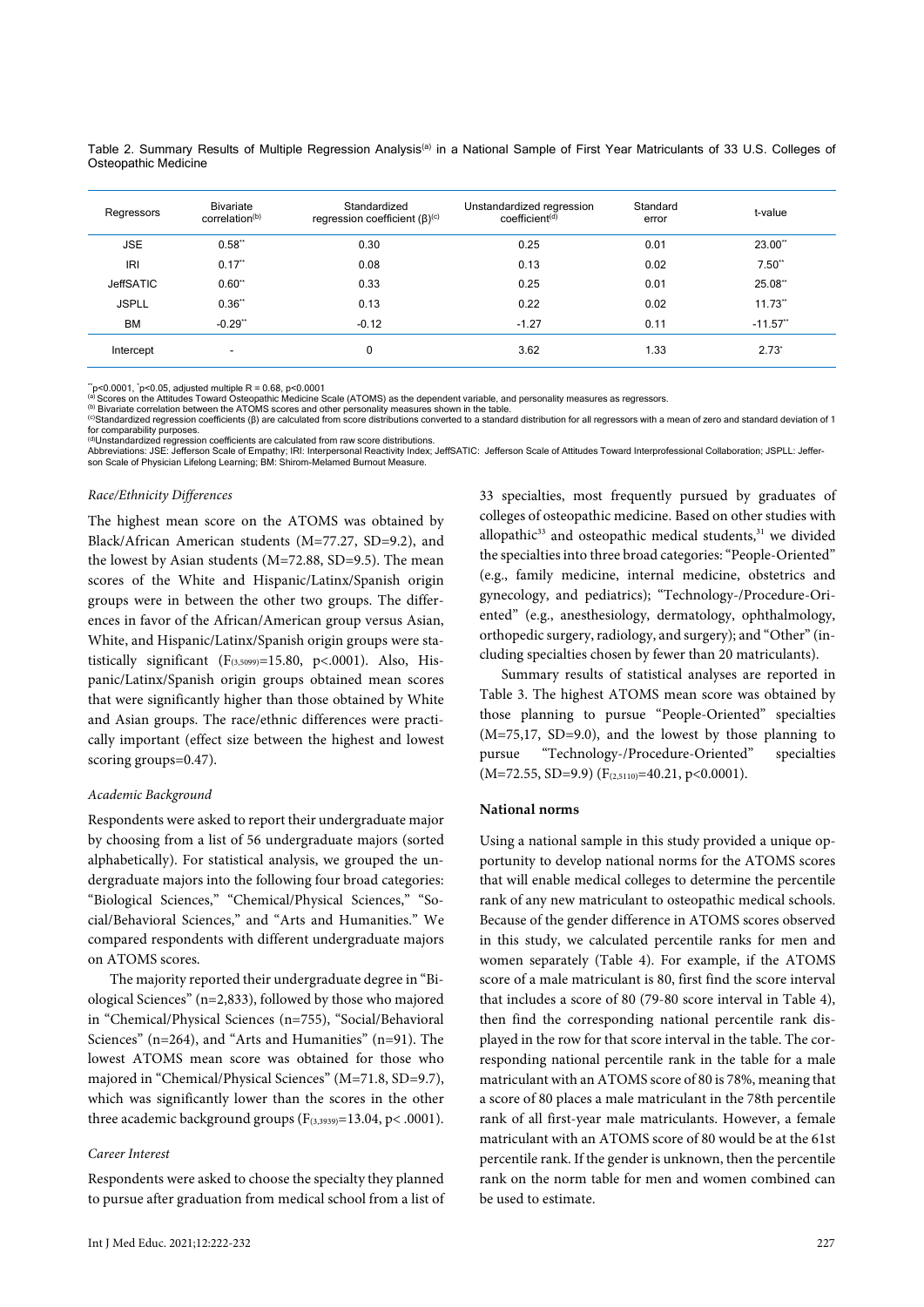Table 3. Comparisons of Scores of the Attitudes Toward Osteopathic Medicine Scale (ATOMS) by Gender, Race/Ethnicity, Academic Background and Career Interest in a National Sample of First Year Matriculants of 33 U.S. Colleges of Osteopathic Medicine

| Variable                           | N    | М     | SD  | F-ratio                                   | р       |  |  |
|------------------------------------|------|-------|-----|-------------------------------------------|---------|--|--|
| Gender <sup>(a)</sup>              |      |       |     |                                           |         |  |  |
| Men                                | 2653 | 71.5  | 10  |                                           |         |  |  |
| Women                              | 2964 | 761   | 8.3 | $F_{(1,5615)} = 362.31 \text{ p} < .0001$ |         |  |  |
| Race/Ethnicity <sup>(b)</sup>      |      |       |     |                                           |         |  |  |
| White/Caucasian                    | 3386 | 73.94 | 9.4 |                                           |         |  |  |
| Asian                              | 1315 | 72.88 | 9.5 |                                           |         |  |  |
| Hispanic/Latinx/<br>Spanish origin | 235  | 75.85 | 8.4 | $F_{(3.5099)} = 15.80 \text{ p} < .0001$  |         |  |  |
| Black/African<br>American          | 167  | 77 27 | 9.2 |                                           |         |  |  |
| Academic Background (c)            |      |       |     |                                           |         |  |  |
| Biological<br>Sciences             | 2833 | 74 12 | 9.3 |                                           | p<.0001 |  |  |
| Chemical/Physical<br>Sciences      | 755  | 718   | 9.7 | $F_{(3.3939)} = 13.04$                    |         |  |  |
| Social/Behavioral<br>Sciences      | 264  | 74.52 | 9.7 |                                           |         |  |  |
| Arts and<br><b>Humanities</b>      | 91   | 74.35 | 9.9 |                                           |         |  |  |
| Career Interest <sup>(d)</sup>     |      |       |     |                                           |         |  |  |
| People-oriented                    | 2347 | 75.17 | 9   |                                           |         |  |  |
| Technology-<br>oriented            | 1542 | 72.55 | 9.9 | $F_{(2,5110)} = 40.21$                    | p<.0001 |  |  |
| Other                              | 1224 | 73.25 | 9.6 |                                           |         |  |  |

 $(a)$ Women > Men, effect size= 0.51

(b) Black/African American > Hispanic/Latinx/Spanish origin > White/Caucasian and Asian, effect size  $= 0.47$ 

(c)Chemical/Physical Sciences < all others, effect size = 0.28 (d)People-oriented > Other > Technology-oriented, effect size = 0.28

#### **Discussion**

Using a nationwide sample, we developed and validated an instrument to measure students' orientations toward osteopathic medicine. Moreover, the study allowed us to prepare national norms that will enable medical colleges to determine the percentile rank of first-year matriculants in U.S. osteopathic medical colleges. More importantly, in all statistical analyses, we controlled for the effect of social desirability bias by excluding those who attempted to give a "good impression" response and scored above the cutoff of the Infrequency scale of the Zuckerman-Kuhlman Personality Questionnaire.<sup>27</sup>

This study is unique, because to our knowledge, with the exception of studies in which we retrieved data from the Project in Osteopathic Medical Education and Empathy (POMEE), no other published study in medical education has been undertaken in which a large nationwide sample of medical students participated, and in which the social desirability response bias, which is a shortcoming of self-reported personality tests, was controlled.

Our findings on the magnitude and direction of item-total score correlations indicate that items of the ATOMS contribute significantly and positively to the total score. Cronbach's alpha coefficient of 0.83 for the ATOMS scores is in the acceptable range for psychological and educational tests. The large magnitude of effect sizes of item discrimination indices confirms the ability of ATOMS items to discriminate between students with the most favorable and the least favorable attitudes toward osteopathic medicine. The large magnitude of effect sizes indicate that the difference in mean item scores between high and low scorers in favor of high ATOMS scorers were not only statistically significant but also practically (clinically) important.<sup>32</sup>

The three underlying factors of the ATOMS that emerged from factor analysis not only corroborate the face and content validity of the instrument but also made it possible to recognize and quantify core components of orientation toward osteopathic medicine. The criterion-related validity of the ATOMS scores was supported by statistically significant and positive correlations with scores of conceptually relevant measures. In particular, higher correlations with scores from the orientation toward interprofessional collaboration and clinical empathy (conceptually more relevant to competencies of osteopathic medicine) support the "convergent" validity of ATOMS scores. Conversely, lower correlations with measures of attitudes toward lifelong learning and affective empathy (conceptually less relevant to core tenets of osteopathic medicine) support the "discriminant" validity of ATOMS scores.

Patterns of findings in the expected direction obtained by using the method of contrasted groups provided additional evidence in support of the validity of the ATOMS scores. Because of the significant correlation found between ATOMS and clinical empathy (JSE) scores, we expected to find group differences similar to those in our previous research on empathy. For example, the ATOMS mean score was significantly higher for women than for men, a pattern of difference observed for clinical empathy in allopathic<sup>33,34</sup> and osteopathic medical students.<sup>31</sup> Also, group differences in ATOMS scores by race/ethnicity was consistent with previous findings regarding JSE scores in osteopathic medical students.<sup>31</sup> Similarly, differences in ATOMS scores by academic background were consistent with previous findings regarding JSE scores among osteopathic medical students.<sup>31</sup> Group differences in ATOMS scores by career interest were consistent with previous findings regarding JSE scores among allopathic<sup>33</sup> and osteopathic medical students.<sup>31</sup>

The inverse relationship between ATOMS scores and burnout scores also supports the validity of ATOMS scores, consistent with other studies.<sup>35</sup> Additional research is needed to explain the difference in the direction of correlation between ATOMS scores and clinical empathy scores as opposed to emotional empathy scores. Perhaps the cognitive nature of clinical empathy (measured by the JSE) as opposed to affective nature of emotional empathy (measured by the subscales of the IRI) could explain their corresponding positive and negative correlations with the ATOMS scores.

A limitation of the findings is that national norms developed for new matriculants cannot be used for students in different years of medical school unless further empirical evidence verifies that ATOMS scores do not significantly change as students progress through medical school, which seems unlikely, based on previous findings.<sup>6,30</sup>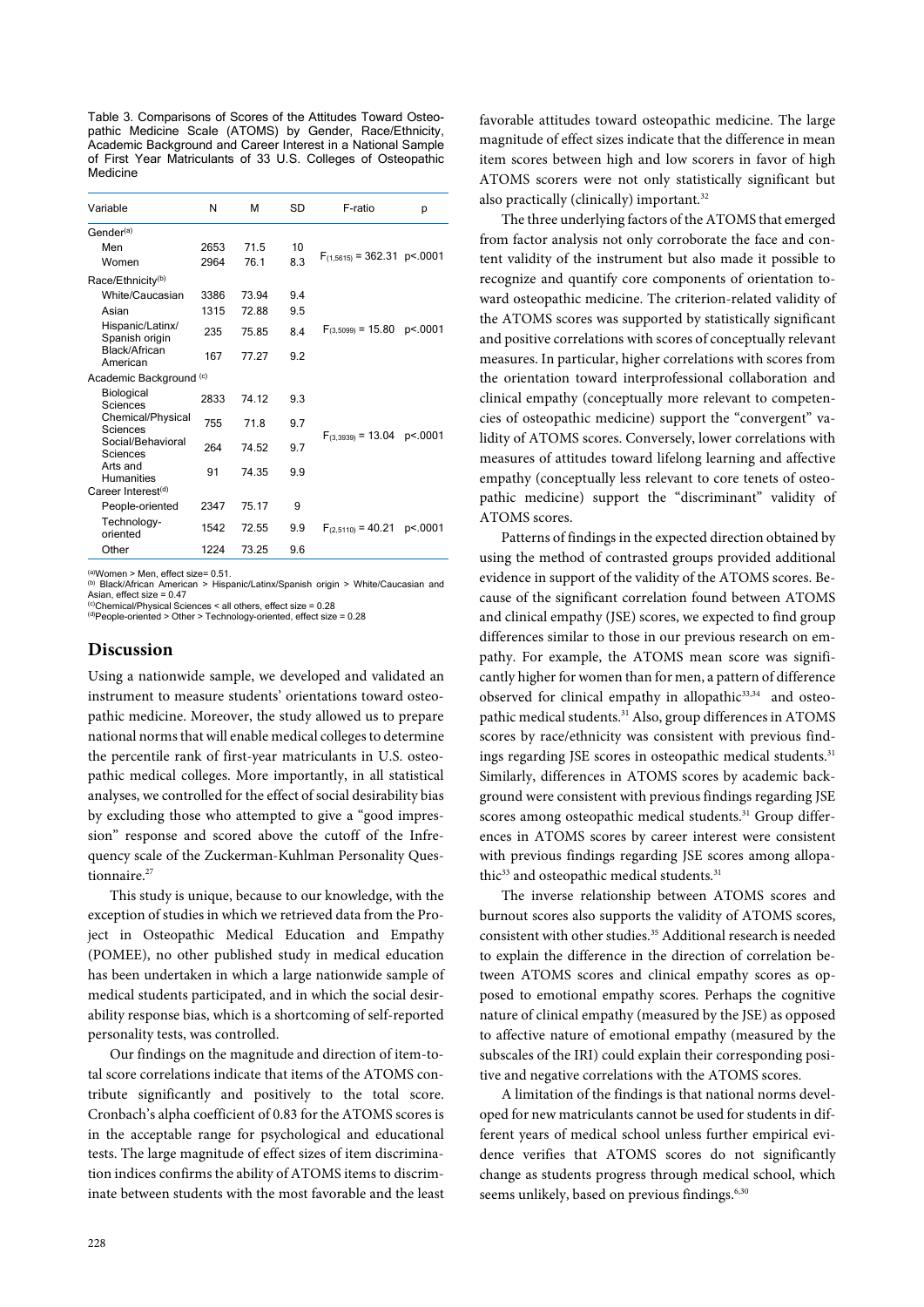| <b>ATOM</b> | Men (n=2653) |      |                |              | Women (n=2964) |                | Combined (n=5617) |      |            |
|-------------|--------------|------|----------------|--------------|----------------|----------------|-------------------|------|------------|
| Raw Scores  | $\mathbf{f}$ | cf   | %Tile Rank     | $\mathsf{f}$ | cf             | %Tile Rank     | f                 | cf   | %Tile Rank |
| $\leq 46$   | 17           | 17   | < 1            | $\mathbf{1}$ | 1              | < 1            | 18                | 18   | < 1        |
| 47-48       | 14           | 31   | 1              | $\mathbf{1}$ | $\overline{c}$ | $<$ 1          | 15                | 33   | <1         |
| 53-54       | 46           | 154  | 5              | 10           | 42             | 1              | 56                | 196  | 3          |
| 55-56       | 65           | 219  | $\overline{7}$ | 18           | 60             | 2              | 83                | 279  | 4          |
| 57-58       | 75           | 294  | 10             | 25           | 85             | $\overline{2}$ | 100               | 379  | 6          |
| 59-60       | 99           | 393  | 13             | 42           | 127            | 4              | 141               | 520  | 8          |
| 61-62       | 109          | 502  | 17             | 74           | 201            | 6              | 183               | 703  | 11         |
| 63-64       | 119          | 621  | 21             | 84           | 285            | 8              | 203               | 906  | 14         |
| 65-66       | 157          | 778  | 26             | 97           | 382            | 11             | 254               | 1160 | 18         |
| 67-68       | 183          | 961  | 33             | 135          | 517            | 15             | 318               | 1478 | 23         |
| 69-70       | 186          | 1147 | 40             | 172          | 689            | 20             | 358               | 1836 | 29         |
| 71-72       | 230          | 1377 | 48             | 248          | 937            | 27             | 478               | 2314 | 37         |
| 73-74       | 220          | 1597 | 56             | 256          | 1193           | 36             | 476               | 2790 | 45         |
| 75-76       | 212          | 1809 | 64             | 259          | 1452           | 45             | 471               | 3261 | 54         |
| 77-78       | 181          | 1990 | 72             | 238          | 1690           | 53             | 419               | 3680 | 62         |
| 79-80       | 146          | 2136 | 78             | 249          | 1939           | 61             | 395               | 4075 | 69         |
| 81-82       | 148          | 2284 | 83             | 251          | 2190           | 70             | 399               | 4474 | 76         |
| 83-84       | 89           | 2373 | 88             | 279          | 2469           | 79             | 368               | 4842 | 83         |
| 85-86       | 111          | 2484 | 92             | 217          | 2686           | 87             | 328               | 5170 | 89         |
| 87-88       | 94           | 2578 | 95             | 151          | 2837           | 93             | 245               | 5415 | 94         |
| $\geq 89$   | 75           | 2653 | 99             | 127          | 2964           | 98             | 202               | 5617 | 98         |

Table 4. National Norm Table for the Attitudes Toward Osteopathic Medicine Scale (ATOMS) in a National Sample of First Year Matriculants from 33 U.S. Colleges of Osteopathic Medicine

f: Frequency, cf: Cumulative Frequency.

Respondents who did not specify their sex as "male" or "female" (< 1%) were excluded in this table.

The limitation regarding self-reported measures of personal attributes, influenced by social desirability response bias, could be mitigated by using the Infrequency Scale of the ZKPQ to control for "good impression" response bias.

# **Conclusions**

The ATOMS instrument, developed and validated in this study, benefits from strong psychometric support and brevity. It has important implications for assessing osteopathic educational outcomes (e.g., examining improvement in ATOMS scores as students progress through medical school, or exposed to a targeted educational program/workshop to enhance their understating of the philosophy and tenets of osteopathic medicine), and patient outcomes (e.g., associations between physicians' ATOMS scores and positive patient or clinical outcomes). Furthermore, the national norms developed in this study have implications for admissions decisions (e.g., to recruit students who are more inclined to embrace the osteopathic philosophy, or simply to break the tie between applicants with similar academic credentials). Because of sound psychometric support (e.g., face, construct, criterion-related validity, and internal consistency reliability), brevity, unique advantage in using nationwide sample, and control for social desirability response bias, and because

of visibility of POMEE in osteopathic medical education community, we anticipate broad use of the ATOMS in future osteopathic medical education research.

#### **Acknowledgements**

We would like to acknowledge those who have contributed significantly to Phase II POMEE including the research coordinators who served as liaisons between their college and research teams at AACOM and Jefferson. They are: Michael Becker, DO, MS; Joseph Brewer, PhD, MD; Carla Case; Mark Clark, PhD; Karen Clayton, PhD; Robyn Dreibelbis, DO; Glenn Davis, MS; Kyle Henderson, PhD; Selma Holden, MD; Ana Maria Homs, PsyD, MBA; Justina Hyfantis, PhD; LeAnn Jons-Cox, DO; Schoen Kruse, PhD; Lisa Carroll, MD; Gretchen Lovett, PhD; Susan Mackintosh, DO, MPH; Patience Mason, MEd; Elizabeth McClain, PhD; Eric McLaughlin, MS; Terrence Miller, PhD; Luke Mortensen, PhD; Bruce Newton, PhD; Edward Magalhaes, PhD, LPC; Nagesh Rao, PhD; Lorree Ratto, PhD; Sean Reeder, DO; David Roos, EdD; Raquel Romanick, JD; Katherine Ruger, EdD; Vivian Stevens, PhD; Patricia Sexton, MS, DHEd; Vivian Stevens, PhD; Mary Ann Taylor, PhD; Clinton Whitson, MS; Rynn Ziller, EdD. Also, thanks to Aaron Douglas, PhD, and Bruce Newton, PhD, for their valuable comments; Shira Carroll,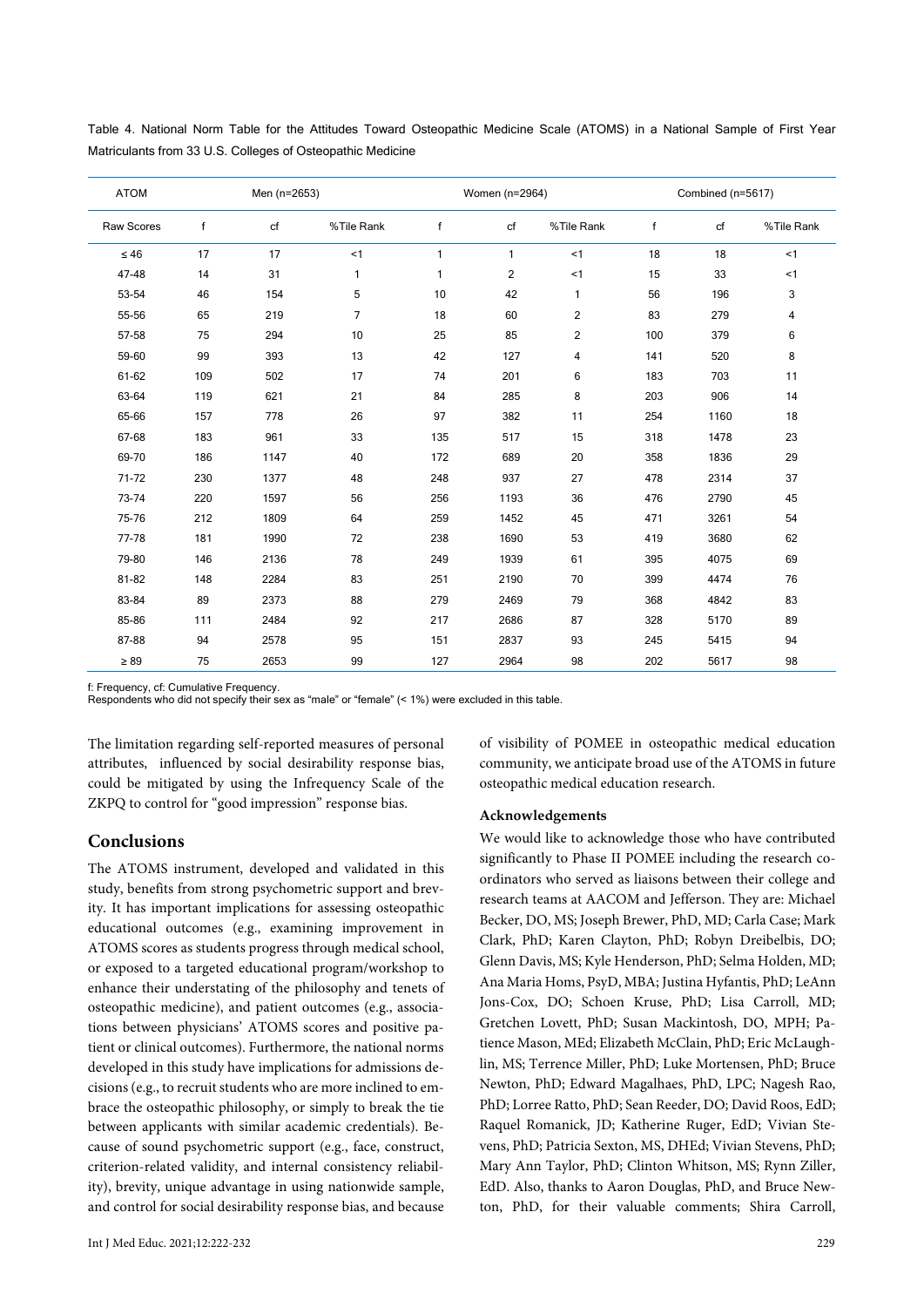administrative assistant at Jefferson, for managing administrative aspects of the project in addition to editorial and stylistic modifications of the manuscript; and Pamela Walter for her editorial polishing help. We thank Dr. Craig D. Schneider for granting us permission to adapt and use 7 items from the Integrative Medicine Attitude Questionnaire, Dr. Mark Davis for granting us permission to use two scales of the IRI, and Dr. Samuel Melamed for his permission to use his burnout scale. We are also thankful to the deans of participating colleges of osteopathic medicine who notified and encouraged the study cohort in their schools to participate and continue their cooperation in the project, and finally we thank thousands of osteopathic medical students who participated in this study and completed the study survey.

#### *Funding support*

This study was funded by the American Association of Colleges of Osteopathic Medicine (AACOM) and cosponsored by the American Osteopathic Association (AOA). The funding was terminated at the end of the 2019-2020 academic year, due to changes of leadership in the AOA and shift of research priority.

#### **Conflict of Interest**

The authors declare that they have no conflict of interest.

# **References**

1. Carey TS, Motyka TM, Garret JM, Keller RB. Do osteopathic physicians differ in patient interaction from allopathic physicians? an empirically derived approach. J Am Osteopath Assoc. 2003;103(7):313-318.

2. Noll DR, Ginsberg T, Elahi A, Cavalieri TA. Effective patient-physician communication based on osteopathic philosophy in caring for elderly patients. J Am Osteopath Assoc. 2016;116(1):42-47.

3. National Board of Osteopathic Medical Examiners (NBOME). Fundamental osteopathic medical competency domains. Chicago, IL: National Board of Osteopathic Medical Examiners. June 2011. [Cited March 1, 2021]; Available from: https://www.nbome.org/docs/NBOME%20Fundamental%20Osteopathic%20Medical%20Competencies.pdf.

4. Russo DP, Stoll ST, Shores JH. Development of the attitude osteopathic principles and practice scale (ATOPPS): preliminary results. J Am Osteopath Assoc. 2019;103(9):429-434.

5. Johnson SM, Kurtz ME, Kurtz JC. Variables influencing the use of osteopathic manipulative treatment in family medicine. J Am Osteopath Assoc. 1997;97(2):80-87.

6. Johnson AM, Kurtz ME. Diminished use of osteopathic manipulative treatment and its impact on the uniqueness of the osteopathic profession. Acad Med. 2001;76:821-828.

7. Hempstead LK, Harper DM, incorporating osteopathic curriculum into a family medicine residency. Fam Med .2015;47(10):794-498.

8. Draper BB, Johnson JC, Fossum C, Chamberlain NR. Osteopathic medical students' beliefs about osteopathic manipulative treatment at 4 colleges of osteopathic medicine. J Am Osteopath Assoc. 2011;111(11):615-630.

9. Hempstead LK, Rosemargey B, Foote S, Swadw K, Williams KB. Resident and faculty attitudes toward osteopathic-focused education. J Am Osteopath Assoc. 2018;118(4):253-263.

10. Schneider CD, Meek PM, Bell IR. Development and validation of IMAQ: integrative medicine attitude questionnaire. BMC Med Educ. 2003;3:5.

11. Hojat M, Bianco JA, Mann D, Massello D, Calabrese LH. Overlap between empathy, teamwork, and integrative approach to patient care. Med Teach. 2015;37(8):755-758.

12. Hojat M. Empathy in health professions education and patient care. New York, NY: Springer International; 2016.

13. Hojat M, DeSantis J, Shannon S, Mortensen LH, Speicher MR, Bragan L, et al. The Jefferson Scale of Empathy: a nationwide study of measurement properties, underlying components, latent variable structure, and national norm in medical students. J Adv Health Prof Educ. 2018;23(5);899-920.

14. Colliver JA, Conlee MJ, Verhulst SJ, Dorsey JK. Rebuttals to critics of studies of the decline on empathy. Acad Med. 2010;85(12):1813-1814.

15. Sulzer SH, Feinstein NW, Wendland CL. Assessing empathy development in medical education: a systematic review. Med Educ. 2016;50(3):300-310.

16. Davis MH. Measuring individual differences in empathy: evidence for multidimensional approach. J Pers Soc Psychol. 1983;44(1):113-126.

17. Davis MH. Empathy: a social psychological approach. Boulder, Colo.: Westview Press, 1996.

18. Pulos S, Elison J, Lennon R. Hierarchical structure of the interpersonal reactivity index. Social Behavior and Personality: An International Journal. 2004;32(4):355-359.

19. Hojat M, Mangione S, Kane G, Gonnella JS. Relationships between scores of the Jefferson Scale of Physician Empathy (JSPE) and the Interpersonal Reactivity Index (IRI). Med Teach. 2005;27(7):625-628.

20. Hojat M, Ward J, Spandorfer J, Arenson C, Van Winkle LJ, Williams B. The Jefferson Sale of Attitudes Toward Interprofessional Collaboration (Jeff SATIC): development and multi-institution psychometric data. J Interprof Care. 2015;(3)29:238-244.

21. Hojat M, Veloski JJ, Gonnella JS. Measurement and correlates of physicians' lifelong learning. Acad Med. 2009;84(8):1066-1074.

22. Wetzel AP, Mazmanian PE, Hojat M, Kreuber KO, Carrio RJ, Carr C, et al. Measuring medical students' orientation toward lifelong learning: a psychometric evaluation. Acad Med. 2010;85(10 suppl):s41-s44.

23. Shirom A, Melamed S. A comparison of the construct validity of two burnout measures in two groups of professionals. Int J Stress Manag. 2006;13(2):176-200.

24. Melamed S, Shirom A, Toker S, Berliner S, Sharira I. Burnout and risk of cardiovascular disease: evidence, possible causal paths, and promising research directions. Psychol Bull. 2006;132(3):327-353.

25. Gerber M, Colledge F, Mucke M, Schilling R, Brand S, Ludyga S. Psychometric properties of the shirom-melamed burnout measure (SMBM) among adolescents: results from three cross-sectional studies. BMC Psychiatry. 2018;18:266.

26. Mangione S, Chakraborti C, Staltari G, Harrison R, Tunkel AR, Liou KT. Medical students' exposure to the humanities correlates with positive personal qualities and reduced burnout: a multi-institutional U.S. survey. J Gen Intern Med. 2018;33:628-634.

27. Zuckerman M. Zuckerman-Kuhlman Personality Questionnaire (ZKPQ): An alternative five-factor model. In: DeRaad B, Perugini M, editors. Big five assessment. Seattle, WA: Hogrefe & Huber; 2002.

28. Hojat M, Zuckerman M, Magee M, Mangione S, Nasca TJ, Vergare M, et al. Empathy in medical students as related to specialty interest, personality, and perception of mother and father. Pers Individ Dif. 2005;39(7):1205-1215. 29. Hojat M, Shannon S, DeSantis J, Speicher M, Bragan L, Calabrese L. National norms for the Jefferson Scale of Empathy: a nationwide project in osteopathic medical education and empathy (POMEE). J Am Osteopath Assoc. 2019;(8)119:520-532.

30. Hojat M, DeSantis J, Speicher M, Braga L, Calabrese L. Does empathy decline in the clinical phase of medical education? a nationwide, multi-institutional, cross-sectional study of students at DO granting medical schools. Acad Med. 2020;95(6):911-918.

31. Hojat M, Shannon SC, DeSantis J, Speicher MR, Bragan L, Calabrese L. Empathy as related to gender, age, race/ethnicity, academic background, and career interest: results of a nationwide study of medical students. Med Educ. 2020;54(6);571-781.

32. Hojat M, Xu, G. A visitor's guide to effect sizes: statistical significance versus practices (clinical) importance of research findings. Adv Health Sci Educ Theory Pract. 2004;9:241-249.

33. Hojat M, Gonnella JS, Nasca TJ, Mangione S, Veloski JJ, Magee M. The Jefferson scale of physician empathy: further psychometric data and differences by gender and specialty at item level. Acad Med. 2002;77(10 suppl):s58 s60.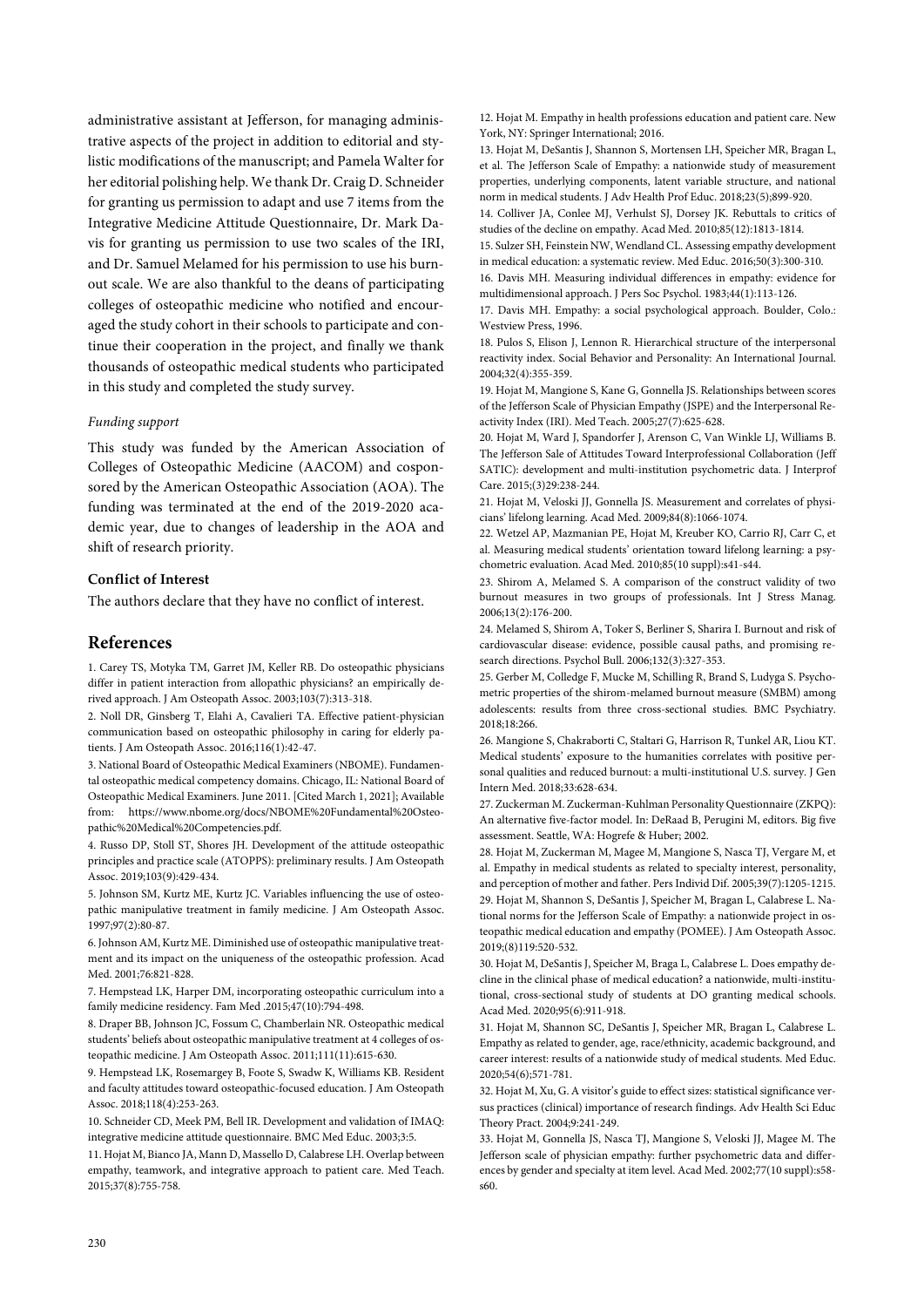34. Hojat M, Gonnella JS. Eleven years of data on the Jefferson scale of empathy-medical student version (JSE-S): proxy norm data and tentative cutoff scores. Med Princ and Pract. 2015;24(4):344-350.

35. Hojat M, Vergare M, Isenberg G, Cohen M, Spandorfer J. Underlying construct of empathy, optimism,, and burnout in medical students. Int J Med Educ.2015;6:12-16.